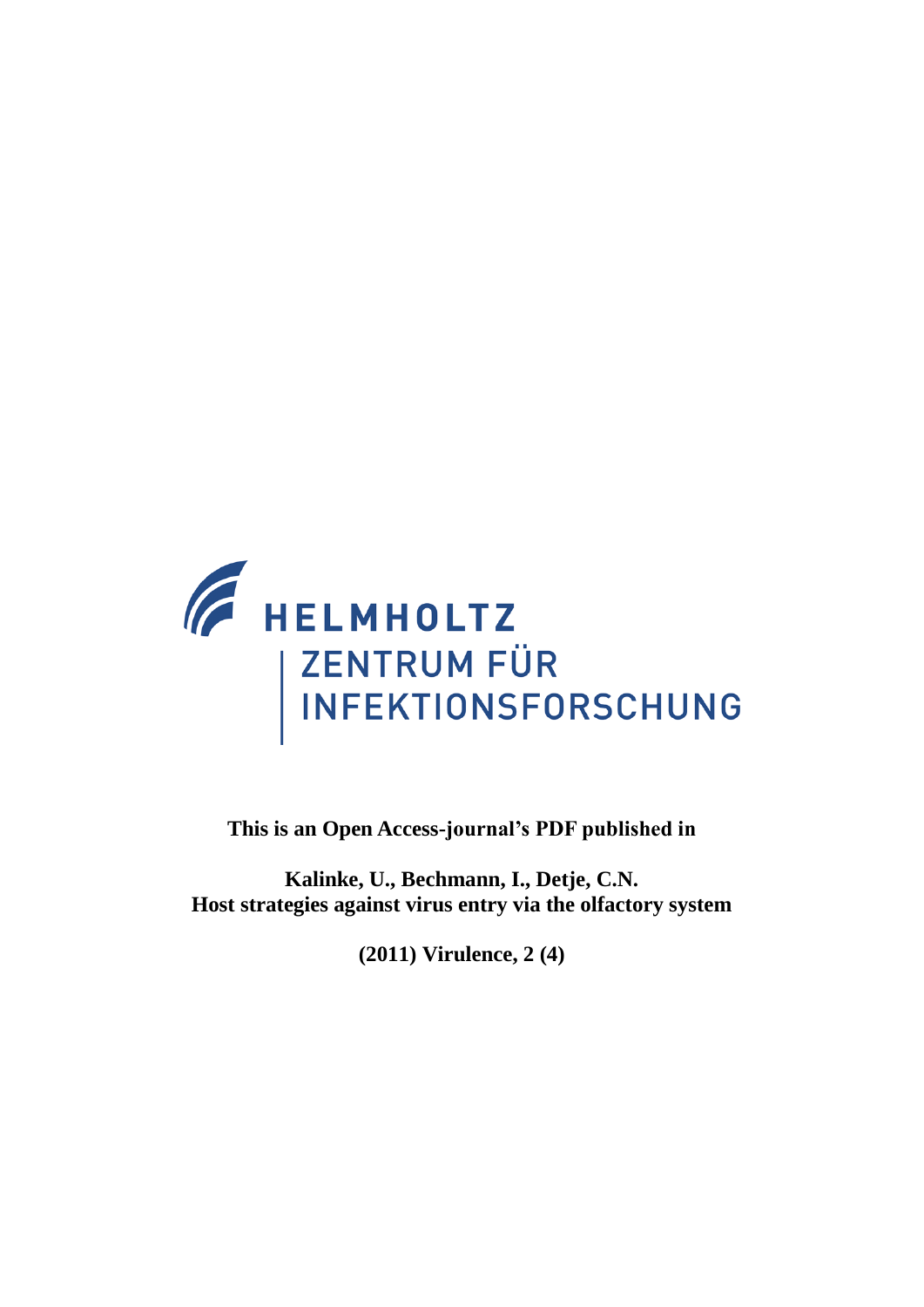This article was downloaded by: [Helmholtz Zentrum Fuer Infektionsforschung] On: 29 January 2015, At: 04:48 Publisher: Taylor & Francis Informa Ltd Registered in England and Wales Registered Number: 1072954 Registered office: Mortimer House, 37-41 Mortimer Street, London W1T 3JH, UK



## **Virulence**

Publication details, including instructions for authors and subscription information: <http://www.tandfonline.com/loi/kvir20>

## **Host strategies against virus entry via the olfactory system**

Ulrich Kalinke<sup>a</sup>, Ingo Bechmann<sup>b</sup> & Claudia N. Detje<sup>a</sup>

<sup>a</sup> Institute for Experimental Infection Research; TWINCORE; Centre for Experimental and Clinical Infection Research; Hannover, Germany

<sup>b</sup> Institute of Anatomy; University of Leipzig; Leipzig, Germany Published online: 01 Jul 2011.

**To cite this article:** Ulrich Kalinke, Ingo Bechmann & Claudia N. Detje (2011) Host strategies against virus entry via the olfactory system, Virulence, 2:4, 367-370, DOI: [10.4161/viru.2.4.16138](http://www.tandfonline.com/action/showCitFormats?doi=10.4161/viru.2.4.16138)

**To link to this article:** <http://dx.doi.org/10.4161/viru.2.4.16138>

## PLEASE SCROLL DOWN FOR ARTICLE

Taylor & Francis makes every effort to ensure the accuracy of all the information (the "Content") contained in the publications on our platform. Taylor & Francis, our agents, and our licensors make no representations or warranties whatsoever as to the accuracy, completeness, or suitability for any purpose of the Content. Versions of published Taylor & Francis and Routledge Open articles and Taylor & Francis and Routledge Open Select articles posted to institutional or subject repositories or any other third-party website are without warranty from Taylor & Francis of any kind, either expressed or implied, including, but not limited to, warranties of merchantability, fitness for a particular purpose, or non-infringement. Any opinions and views expressed in this article are the opinions and views of the authors, and are not the views of or endorsed by Taylor & Francis. The accuracy of the Content should not be relied upon and should be independently verified with primary sources of information. Taylor & Francis shall not be liable for any losses, actions, claims, proceedings, demands, costs, expenses, damages, and other liabilities whatsoever or howsoever caused arising directly or indirectly in connection with, in relation to or arising out of the use of the Content.

This article may be used for research, teaching, and private study purposes. Terms & Conditions of access and use can be found at <http://www.tandfonline.com/page/terms-and-conditions>

**It is essential that you check the license status of any given Open and Open Select article to confirm conditions of access and use.**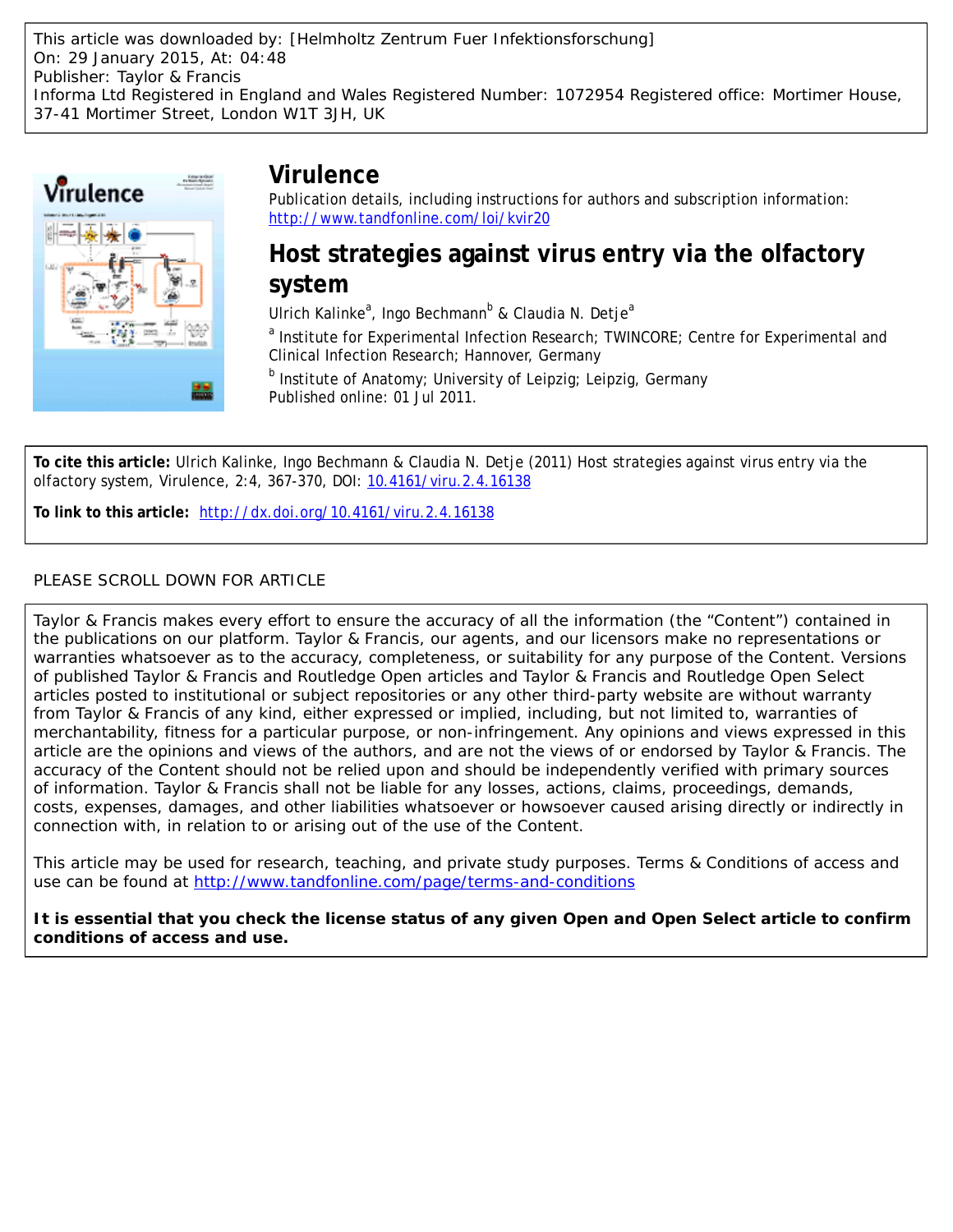# **Host strategies against virus entry via the olfactory system**

Ulrich Kalinke,<sup>1,\*</sup> Ingo Bechmann<sup>2</sup> and Claudia N. Detje<sup>1</sup>

1 Institute for Experimental Infection Research; TWINCORE, Centre for Experimental and Clinical Infection Research[a joint venture between the Medical School Hannover (MHH) and the Helmholtz Centre for Infection Research (HZI)]; Hannover, Germany; <sup>2</sup>Institute of Anatomy; University of Leipzig; Leipzig, Germany

 $O2011$ 

**Key words:** olfactory bulb, olfactory sensory neuron, virus infection, interferon

**Abbreviations:** AL, axonal layer; BBB, blood brain barrier; CNS, central nervous system; EPL, external plexiform layer; GCL, glomerular cell layer; GL, glomerular layer; IFN, interferon; ML, mitral cell layer; OEC, olfactory ensheathing cell; OR, olfactory receptor; OSN, olfactory sensory neuron; PG, periglomerular layer; TLR, toll-like receptor; VSV, vesicular stomatits virus

Submitted: 03/13/11

Revised: 06/24/11

Accepted: 06/28/11

### DOI: 10.4161/viru.2.4.16138

\*Correspondence to: Ulrich Kalinke; Email: ulrich.kalinke@twincore.de

how neurotropic viruses are prevented after intranasa<br>from infecting OSN and entering the VSV of 5-7-we<br>central nervous system. Recent evidence could be re-is In mammals, odorants are inhaled<br>through the nose and inside the nasal **through the nose and inside the nasal cavity they trigger olfactory sensory neurons (OSN) that are located within the olfactory epithelium. OSN project their axons into glomerular structures of the olfactory bulb. There they synapse with dendrites of second-order neurons that project their axons to the olfactory cortex. Thus, olfaction is based on direct interaction of environmental matters with OSN. This poses the question of how neurotropic viruses are prevented from infecting OSN and entering the central nervous system. Recent evidence indicates that upon instillation of neurotropic virus OSN are readily infected. By axonal transport virus reaches the glomerular layer of the olfactory bulb where it is efficiently curbed by a type I IFNdependent mechanism. In this review local mechanisms limiting virus entry via the olfactory system and inhibiting virus spread within the CNS are recapitulated in the context of anatomical properties of the olfactory system.**

### **Intranasal Infection with Neurotopic Viruses**

More than 15 years ago it was recognized that upon intranasal vesicular stomatits virus (VSV) inoculation, virus spreads to the glomerular layer of the olfactory bulb and to anterior olfactory nuclei.<sup>1</sup> From these sites virus may expand transneuronally to other parts of the CNS. Furthermore, VSV can infect cells lining the ventricular system where it is released into the cerebrospinal fluid and then spreads to other regions of the brain

and the spinal cord, eventually leading to paralysis and death of the host. Current knowledge about the olfactory system as an entry port for neurotropic infections is primarily grounded on experiments carried out under conditions resulting in high mortality. Of note, classical experiments performed in the 90s already indicated that neurotropic viruses may readily enter the CNS and that efficient mechanisms must be in place to eradicate the virus.<sup>2-4</sup> In these publications, at early time points after intranasal infection with 10<sup>5</sup> pfu VSV of 5–7-week-old BALB/c mice virus could be re-isolated from brains of all analyzed mice, whereas approximately 50% of the infected mice survived. These experiments suggested that in approximately 50% of the infected mice virus was cleared from the CNS. More recent experiments conducted under non-lethal infection conditions indicated that upon intranasal VSV instillation virus readily spread to the olfactory bulb and was efficiently prevented from infecting periglomerular cells by a type I IFN-dependent mechanism.5 How can this be explained?

### **Anatomy of the Olfactory System**

The olfactory mucosa consists of the olfactory epithelium and the underlying lamina propria. OSN are located within the olfactory epithelium. Each OSN is capped by approximately 10 hair-like cilia that protrude into the mucus layer lining the nasal cavity (see **Fig. 1A and D**). The cilia express odorant receptors (OR) that are triggered by odorant molecules. Of note, one OSN expresses only one kind of OR.6,7 Each OSN carries one axon that

Addendum to: Detje CN, Meyer T, Schmidt H, Kreuz D, Rose JK, Bechmann I, et al. Local type I IFN receptor signaling protects against virus spread within the central nervous system. J Immunol 2009; 182:2297–304; PMID: 19201884; DOI: 10.4049/jimmunol.0800596.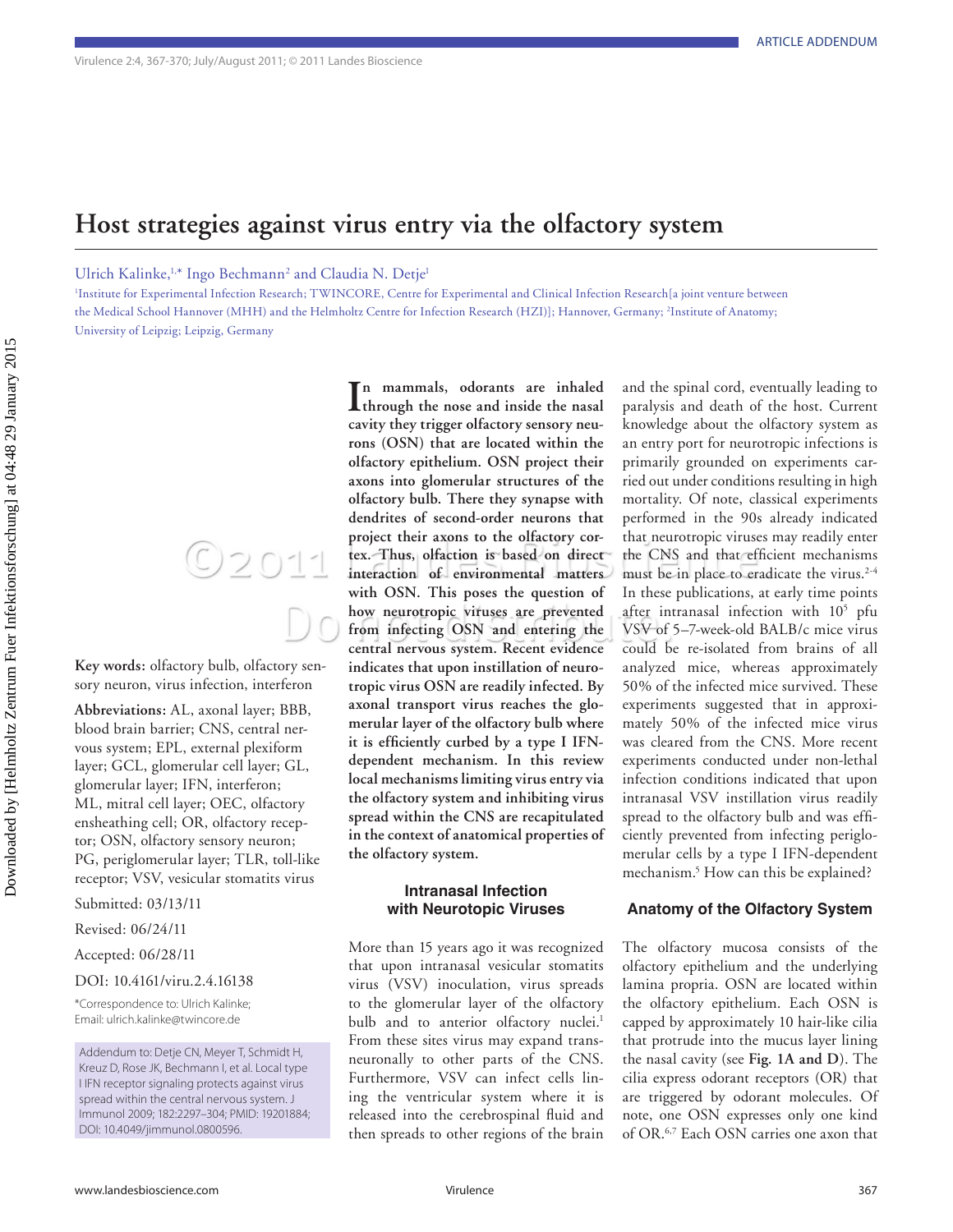

**Figure 1.** Anatomical characteristics of the olfactory system and of intranasal VSV infection. (A) Histochemical analysis of the fore part of a mouse skull (NC , nasal cavity; OB, olfactory bulb; OM, olfactory mucosa; CP, cripriform plate). (B) Hoechst stain of the olfactory bulb (GL, glomerular layer; EPL, external plexiform layer; GCL, granule cell layer; ML, mitral cell layer). (C) In WT mice intranasally infected with a sublethal dose of VSV-eGFP virus is found in the olfactory glomeruli. A histological section of day 4 after infection is shown. (D) Schematic model of the olfactory system and of olfactory sensory neuron axonal wiring within the olfactory bulb (OSN, olfactory sensory neuron; OEC , olfactory ensheathing cell).

projects into one glomerulus of the olfactory bulb. It was found that one OR can be triggered by multiple odorants and that one odorant can be recognized by multiple ORs. Nevertheless, for appropriate perception of a single odorant a defined combination of ORs has to be triggered.<sup>8</sup> OSNs are compassed by non-neuronal supporting cells, termed sustentacular cells.9-11 The olfactory epithelium is bordered by globose basal cells, which presumably carry a regenerative potential and that are followed by a layer of horizontal basal cells.<sup>20</sup> It has to be emphasized that epithelial cell express several pathogen recognition receptor system and thus potentially ran be trigged by viruses to directly mount antiviral responses. However, in context of

VSV infection very little is known about antiviral responses of the olfactory epithelium. Within the olfactory epithelium Bowman's gland and ducts are found. The lamina propria consists of loose connective tissue made up of various different cell types and olfactory ensheathing cells (OEC) that ensheath bundles of olfactory receptor axons projecting into the olfactory bulb.12-14 The bundles of OSN axons course through the cribriform plate and enter the axonal layer (AL) of the olfactory bulb, the most rostral part of the mouse brain. There, single axons synapse with second order neurons in the glomerular layer (GL). Nucleic Hoechst-staining reveals important anatomical structures of the olfactory bulb: the axonal layer

(AL) is located at the surface of the bulb, whereas the following glomerular layer (GL) contains glomerular structures (G) surrounded by periglomerular cells (PG). Then an unstained and thus cell bodydeprived and axonal rich area follows the external plexiform layer (EPL). The subsequent mitral cell layer (ML) shows a distinct nuclear staining, whereas the granule cell layer (GCL) located in the central part of the olfactory bulb is more loosely stained (reviewed in ref. 15 and **Fig. 1B**).

## **Axonal Wiring within the Olfactory System**

Amongst known senses, olfaction plays a phylogenetically important role as

Downloaded by [Helmholtz Zentrum Fuer Infektionsforschung] at 04:48 29 January 2015

Downloaded by [Helmholtz Zentrum Fuer Infektionsforschung] at 04:48 29 January 2015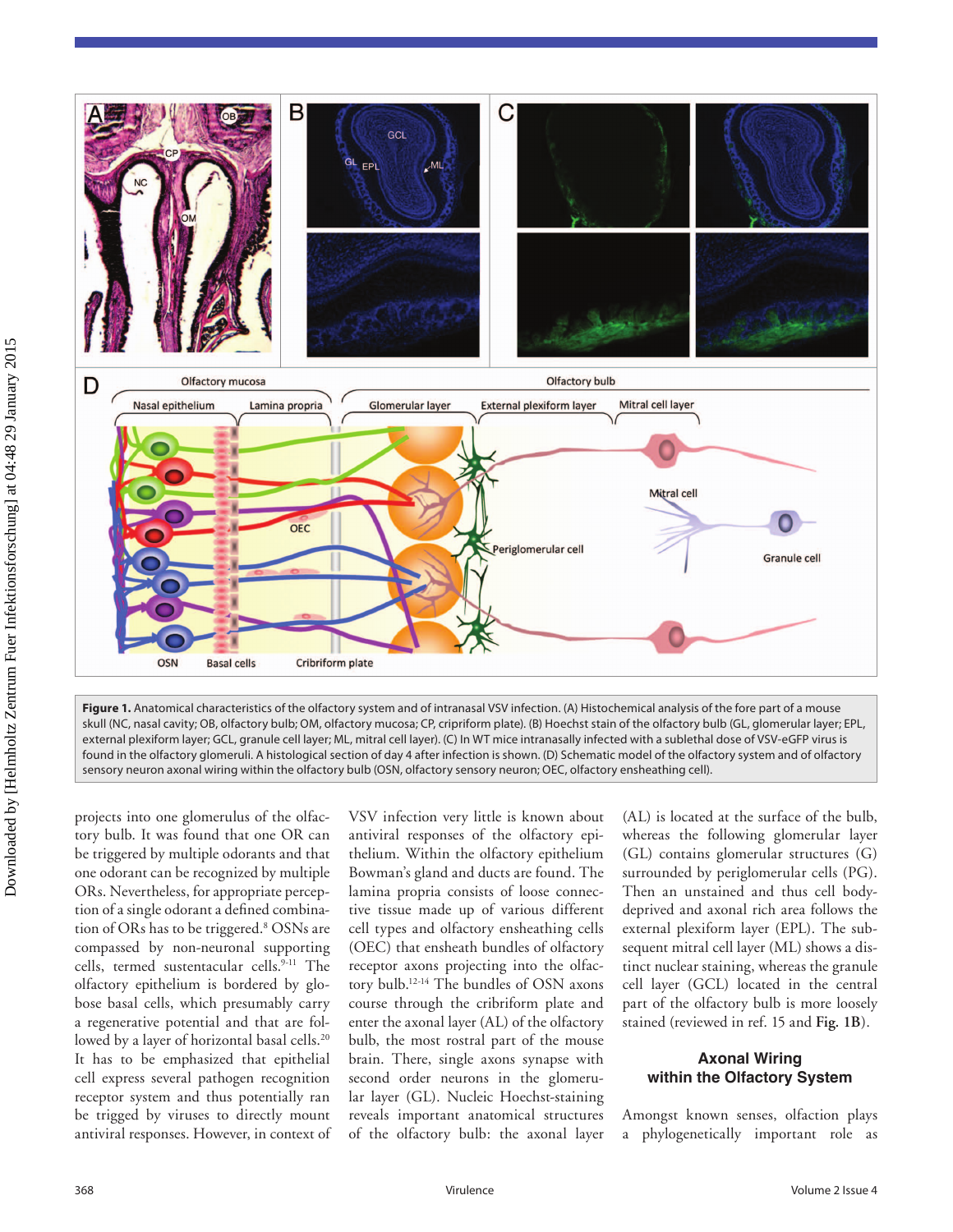demonstrated in mice by 3.5% of the total brain being dedicated to olfaction compared to less than 1% in humans. The current view is that OSN specifically detect a large variety of different odor molecules and send information through their axons to the olfactory bulb, the first site of olfactory information processing within the brain.16 Specific recognition of single odor molecules is conferred by odorant receptors (ORs) of which 1,000– 1,200 single members are known in the mouse. ORs are comprised in a multigene family of seven-transmembrane domain G-protein-coupled receptors showing an overall amino acid sequence similarity of approximately 37%.17 A single olfactory sensory neuron expresses only one OR. Each OSN projects a single unbranched axon to a single glomerulus. One glomerular module is formed by several coalescing OSN axons expressing the same odorant receptor. This is astonishing because OSNs expressing the same OR seem to be scattered throughout the olfactory epithelium. Thus, individual glomerular modules process information of several OSN expressing the same type of OR.18 In the murine olfactory bulb approximately 1,800 glomeruli are found that are cortically located within the glomerular layer of the olfactory bulb. Within each hemisphere of the olfactory bulb there are typically found two glomeruli processing information provided by one type of OR. Within the glomeruli, OSN axons synapse with the dendrites of mitral (or tufted) cells, which are second-order neurons that project their axons to the olfactory cortex (**Fig. 1D**), as well as with the dendrites of periglomerular cells (PG). PG cells presumably regulate the fine tuning of the output level of each glomerulus which is assumed to be relevant for information processing within the olfactory system.19

The olfactory epithelium regenerates itself throughout life.<sup>20</sup> OSN have an average lifespan of approximately 90 days and then die. It is currently unknown whether this lifespan is due to an intrinsic program or follows the statistical risk of infection and subsequent elimination. Nevertheless, there is a continuous production of new OSNs by the olfactory epithelium. Axons of new OSN do not project to preexisting structures but they dynamically form glomeruli by coming together and forming synapses with other OSNs expressing the same OR. Thus, the glomerular layer is a dynamic anatomical structure and shows continuous regeneration and reorganization. Axonal wiring in the mouse olfactory system is remarkably precise and the underlying mechanism is as yet not fully understood.<sup>16</sup> It is possible that the exposure of the olfactory system to infection provided a high evolutionary pressure to create such a life-long dynamic system.

## **Physical Barriers and/or Anti-Viral Mechanisms within the CNS**

the same OR seem to by immunopathology. Although many merular structures. I hus, understand the olfactory viruses are neurotropic, viral infection of tions of non-lethal infection in significantly significantly the CNS is of OR.<sup>18</sup> place protecting the CNS from infection: glomerular cell<br>approxi-<br>that are gens by physical barriers and/or efficient. bulb a type I I Many viral pathogens show a tropism for neurons. Upon peripheral infection such viruses may enter the central nervous system (CNS) and cause massive damage, either by direct virus-conferred effects or by immunopathology. Although many viruses are neurotropic, viral infection of the CNS is a comparably rare condition. Thus, efficient mechanisms must be in place protecting the CNS from infection: either the CNS is secluded from pathogens by physical barriers, and/or efficient mechanisms are in place that curb viral spread and eradicate the pathogen. The blood-brain barrier (BBB) has often been seen as a major physical barrier against virus infection that, nevertheless, easily can be overcome by viruses: in a recent study it was shown that virus-induced TNFα transiently changed the permeability of the BBB thus allowing West Nile virus to infect the CNS.<sup>21</sup> Interestingly mice deficient in innate TLR-3 signaling showed reduced virus burden within the CNS and prolonged survival compared with wild-type controls. More recent studies describe the BBB as a more physiological barrier that is readily traveled by immune cells.<sup>22</sup> In case infected cells pass the BBB, pathogens such as Toxoplasma may use immune cells as Trojan horses to move into the CNS.<sup>23</sup>

> To further address whether neurotropic viruses primarily have to be cleared in the periphery or whether mechanisms within the CNS are in place that inhibit virus spread, we performed experiments with mice showing a selective type I

interferon receptor depletion only in neuroectodermal cells, including neurons, oligodendrocytes and astrocytes of the CNS (NesCre+/-IFNARflox/flox mice). Upon intranasal instillation of VSV, an infection mode that models aspects of airborne infections, in NesCre<sup>+/-</sup>IFNAR<sup>flox/flox</sup> mice the virus moved via the olfactory nerves to the olfactory bulb and further spread over the whole CNS.<sup>5</sup> As a consequence of broad CNS infection mice died around day 6. On the contrary, control mice infected with the same virus dose also showed infection of olfactory nerves. However, within the olfactory bulb the virus was arrested in the glomerular layer. Experiments with VSV-eGFP verified that the virus was present in olfactory neurons and that it did not move beyond glomeruli.5 Histochemical analysis of the olfactory bulb of wild-type mice infected with wild-type virus further revealed expression of the viral G protein in glomerular structures. Thus, under conditions of non-lethal infection in wild-type mice virus was arrested at the interface between glomerular structures and periglomerular cells (**Fig. 1C**). These experiments indicated that within the olfactory bulb a type I IFN-dependent mechanism efficiently inhibited virus spread.<sup>5</sup> When mice were infected with higher virus doses VSV was also found in periglomerular cells and later in mitral and granule cells.24 These observations indicated that the glomerular layer serves as a barrier that, nevertheless, can be overcome by an overload of virus.

## **Retrograde and Anterograde Transneuronal Virus Spread**

VSV seems to similarly spread from an infected presynaptic to a postsynaptic cell (anterograde spread) as well as from a postsynaptic to a presynaptic cell (retrograde spread). As the OSN cell body is located in the olfactory epithelium, whereas OSN axons project into the olfactory bulb, virus can readily spread within the olfactory bulb in an anterograde manner.<sup>25</sup> To further move to other brain regions the virus can spread transsynaptically, using both retrograde and anterograde transport. Although VSV can enter the CNS also via non-olfactory paths, it shows such a strong